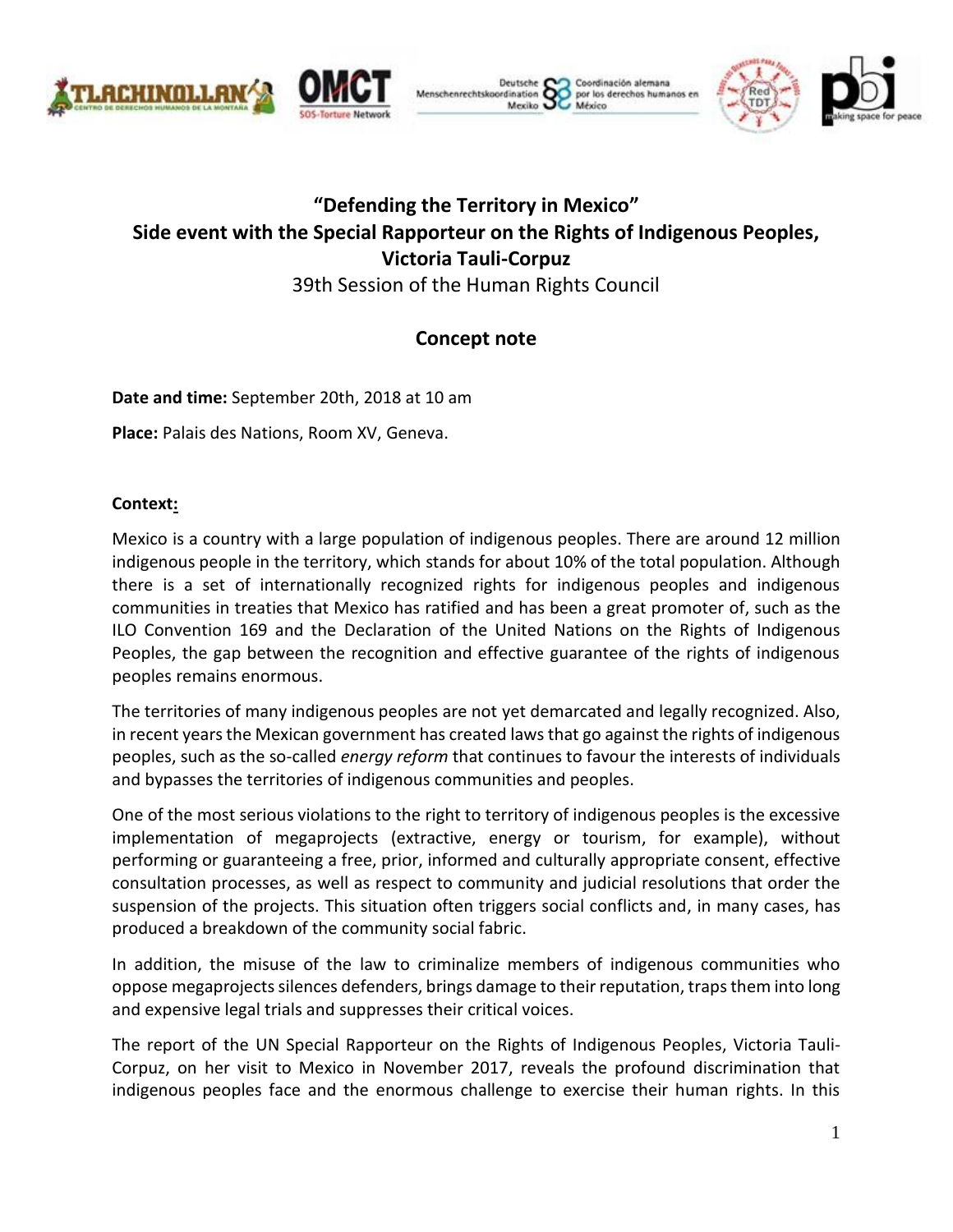document, the UNSR states that *"in addition to the lack of self-determination and free, prior, informed and culturally appropriate consultation, territorial conflicts, forced displacement, criminalization and violence arise against indigenous peoples who defend their rights."*

The report will be presented to the Human Rights Council of the United Nations on September  $19<sup>th</sup>$ , 2018. Therefore, Mexican and international organizations organize the side event *"Defending the Territory in Mexico"*, in which they will analyze the patterns of systematic discrimination and violence against indigenous peoples, as well as the worrying situation of the defenders of the territory in Mexico, taking up two emblematic cases: The Council of *Ejidos* and Communities Opposed to La Parota Dam (CECOP) in the municipality of Acapulco, Guerrero; and the Tepehuana and Wixárika indigenous community of San Lorenzo de Azqueltán in the municipality of Villa Guerrero, Jalisco.

The event will be attended by the Special Rapporteur, who will share her findings of her visit and the relevance of the report for these two cases. Likewise, specific recommendations will be presented based on the recommendations offered to the Mexican State in the rapporteur's mission report to Mexico.

# **Organisers:**

- **Tlachinollan Human Rights Centre**
- The National Network of Civil Human Rights Organizations "*Todos los Derechos para todas y todos*" (TDT Network)
- World Organization against Torture (OMCT)
- German Coordination for Human Rights in Mexico
- **Peace Brigades International (PBI)**

# **Panelists:**

- Victoria Tauli-Corpuz, Special Rapporteur on the Rights of Indigenous Peoples
- Sandra Alarcón, Tlachinollan Human Rights Centre
- Zúe Valenzuela, TDT Network
- **Kim-Mai Vu, PBI**

# **Chairperson:**

**Sandra Schleimer, German Coordination for Human Rights in Mexico** 

The event is public and is aimed at representatives of the member States, UN staff, civil society organizations and the general public.

#### **Registration at least 3 working days before the event if you are not yet accredited:** reg.unog.ch/event/19196/

# **For further information please contact:**

Helena Solà, hs@omct.org Kim-Mai Vu, repeuropa@pbi-mexico.org